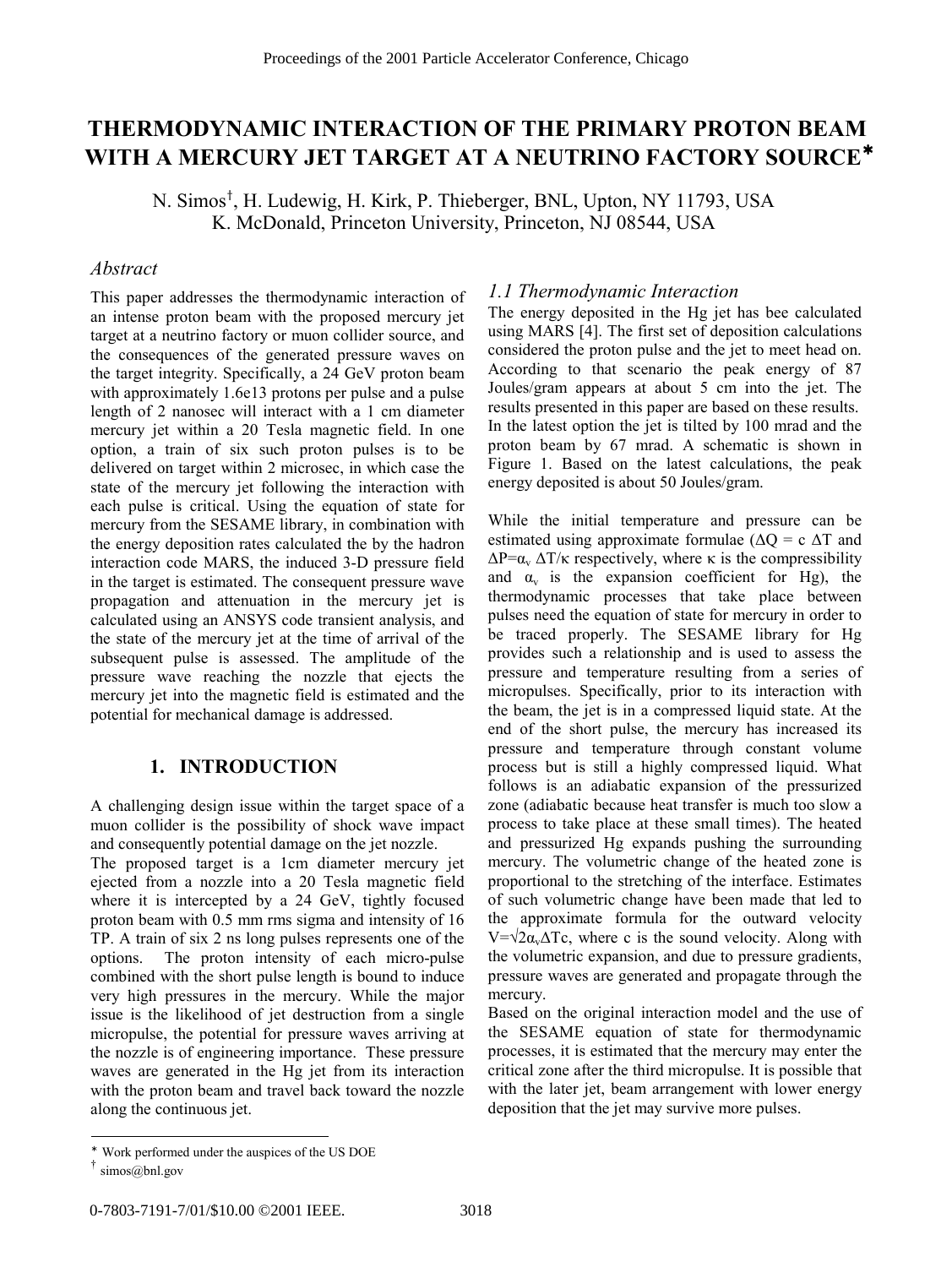#### *1.2 Pressure Wave/Nozzle Interaction*

The initial pressures that are generated in the interaction zone of the jet are approaching 3800 MPa. While the interaction zone of the jet may be broken up a few microseconds after the proton beam arrival, the upstream section of the jet is still intact and will allow for the propagation of pressure waves toward the nozzle. At issue is the amplitude of the pressure wave front when it arrives at the nozzle and impacts on the walls. The estimated time of the arrival of the front is approximately 100 micro-secs based on a 15 cm distance between the beginning of the interaction zone and the nozzle. Figure 1 shows the schematic of the model that was used.



Figure 1: Schematic of the Hg Jet/Proton Beam Interaction implemented in the pressure wave analysis

Figures 2 through 4 below show snapshots of the pressure profile along the Hg jet in a cut through the long axis. While pressures start out as positive as a result of the rapid energy deposition and the inability of the Hg to accommodate the thermal expansion, it quickly turns negative in the center of the interaction zone as a result of the wave reflections and sign reversal from the free surface of the jet. As mentioned above, while part of the interaction region may be destroyed, the pressure front will advance toward the nozzle.

As expected, the pressure wave will attenuate as it travels through the undisturbed part of the jet. Figure 5 depict the pressure wave fluctuation and amplitude at different in the nozzle vicinity. The amplitude of the pressure wave when it arrives at the nozzle is approximately 100 MPa. While such a pressure may result in nozzle and jet channel stresses that are below the strength limits, a large number of such impacts will accumulate during the operation of the machine that may lead to fatigue failure. The latter becomes more of an issue considering the high irradiation doses the

structural materials will receive because of their proximity to the target.



Figure 2: Initial Pressure in the Hg Jet



Figure 3: Pressure profile 5 µs after beam arrival



Figure 4: Pressure profile upon arrival of the front at nozzle location



Figure 5: Pressure wave amplitude arriving at nozzle